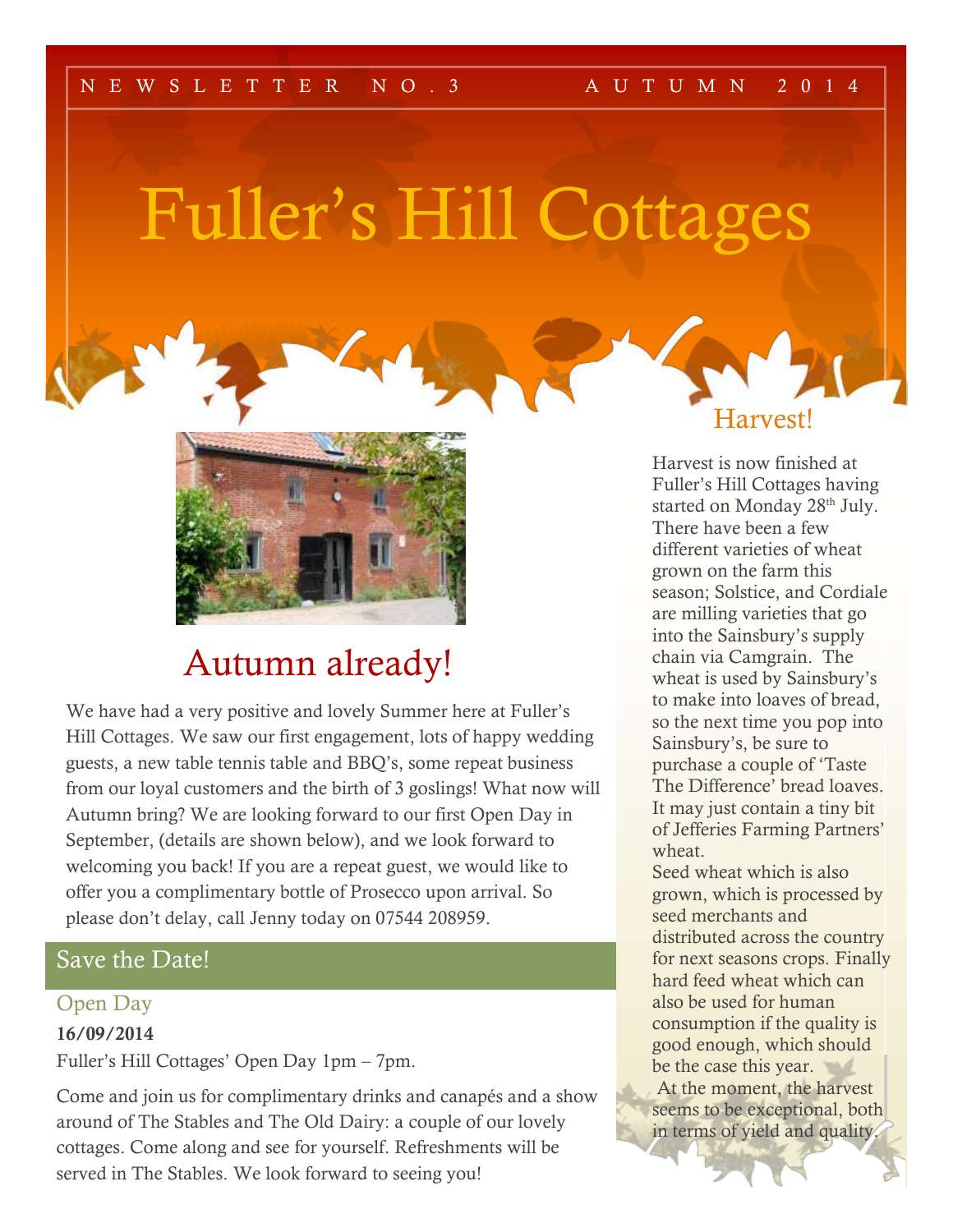

# Our Top 4 Wedding Venues

Are you planning a wedding in or near Cambridge? Why not seek out these lovely wedding venues and offer our cottages for your guests' accommodation. Please call Jenny for special rates on 07544 208959.







### South Farm

South Farm oozes country chique and is so pretty and charming. Lying in the heart of the countryside, the farm features gypsy caravans, lovely views, rustic beams and pigs! [Wedding Ceremonies](http://www.south-farm.co.uk/weddings/ceremonies/) are conducted outdoors in the Summer House, in the Tudor Barn, the Old Dairy and the Drawing Room. Guests enjoy exclusive use of the

# Longstowe Hall Longstowe Hall

Is grand, grand, grand! Featuring a lake, no less, it is effortlessly romantic and Elizabethan in style. Hidden within ancient woodland, Longstowe Hall is gloriously English.

### Burwash Manor

Burwash Manor is a treasure trove for the most delightful celebratory experience. Their setting is quintessentially English; set in a marquee within a beautiful walled garden it makes for the perfect country wedding.



### Mansion House, Old Warden Park

Located in 500 acres of beautiful parkland, your Mansion House wedding is set in either The Mansion House Ballroom or their Summer Marquee. The Ballroom is truly magnificent, however for a more intimate ceremony, choose the Summer House, which is nestled within a pretty ornamental garden, complete with a lily pond and cherub fountain.

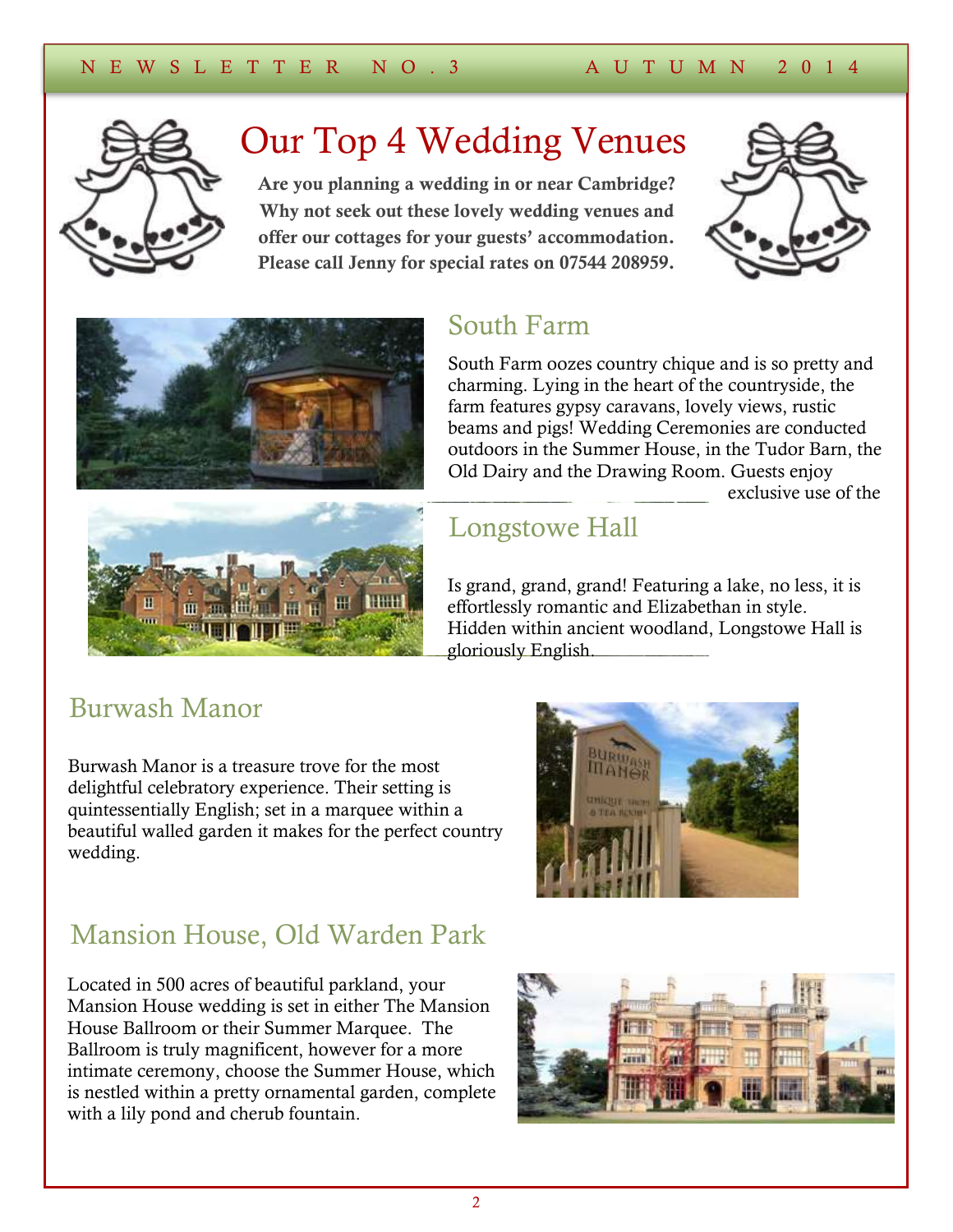



## Our Communal Garden

The communal garden at Fuller's Hill Cottages now features a table tennis table! Woo-hoo! As well as a luxurious hot tub for the unbeatable spa experience, a bbq for some super culinary summer nights and a couple of picnic tables perfect for social gatherings, you may now enjoy an ongoing battle of skill, with a tiny pot of luck, our new table tennis table with family and friends.

Laze around in our garden on those hot summer evenings or work up a sweat and a few laughs with a game of table tennis or two. Pretend you're on the center court at Wimbledon, imagine you're at the Olympics, dream that you're a Ping-Pong champion… above all, beat your opponent in memorable style!

For rules and how to play, please go to [www.pongworld.com/more/rules.php](http://www.pongworld.com/more/rules.php) This site can help you with what you need to know to play a fun game of ping-pong and also for the Official Table Tennis Rules. So whether or not you want a serious game or a fun game; let this be your starting guide.

The idea of a table tennis table was given to us by a future guest. If you have any ideas on how we can make improvements or how to make quality additions to the cottages then we would really like to know from you. We are always looking for quality features and quirky supplements to make your stay even more worthwhile and fun. So please do let us know, your feedback is important to us. To see what others are saying about their stay with us, please go to Trip Advisor where you can view the reviews.



# Dog Hampers

Why not treat your dog to a holiday at Fuller's Hill Cottages?

Dog hamper includes:

1 dog blanket 1 dog bowl 1 ball 2 x packs of treats All presented in a lovely basket (Must be pre-booked)

*We are very dog friendly here at Fuller's Hill Cottages. We provide you with some lovely walks around the local countryside, including maps and routes on where to go. We can also treat your dog to a special complimentary hamper upon arrival. Call 07544 208959.*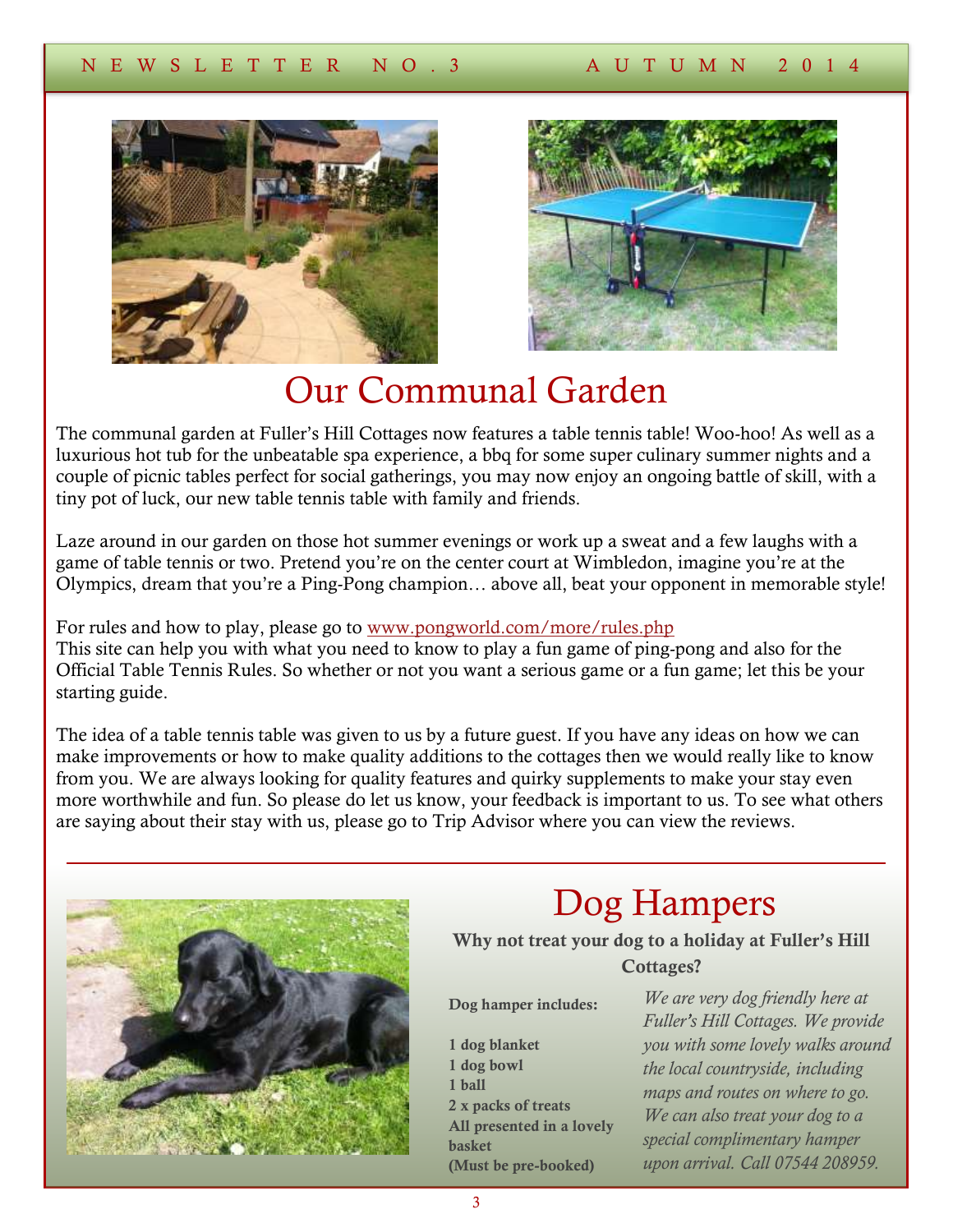# Pubs & Restaurants Near Fuller's Hill Cottages

### The Willow Tree in Bourn

The Willow Tree is just gorgeous! Inside and out! Friendly and attentive staff with really good food and a very graceful ambience, you are sure to unwind and relax. 'There's an *Alice in Wonderland* vibe at this pretty inn, with clock faces and gilt mirrors hanging beside twinkling chandeliers. Expect a sparkling menu too.' *The Telegraph, September 2013*



### No. 77 in Caxton

The owners Craig and Shaina Galvin-Scott, of The Willow Tree pub/restaurant in Bourn strike again with an indulgent Thai restaurant style pub. Since honeymooning in Ko Yao Noi, their dream of sharing their passion for all things Thai has now come true. Beautifully and delicately cooked food by Thai Mother and Daughter, from Ko Samui in Thailand, now bring authentic Thai cuisine to Cambridge.

### The Chequers

Fish n'chips at The Chequers pub. Is about a1 mile walk away from Fuller's Hill Cottages or a very short drive away. You can enjoy home made coleslaw, mushy peas and tatre sauce along side a whale of a fish. Choose from Haddock, place or cod. You may follow it up with 'Gransden's Cock Up', their take on Eton Mess! All absolutely filling and delicious!





### The Coach House in Potton

The Coach House is a lovely pub/restaurant offering good, wholesome but delicate food at affordable prices. They are a relaxed restaurant serving fresh, seasonal food, a coffee house with homemade cakes, and somewhere to enjoy a fabulous Sunday lunch. Belle and Chris are there because they like it and they hope that we do too!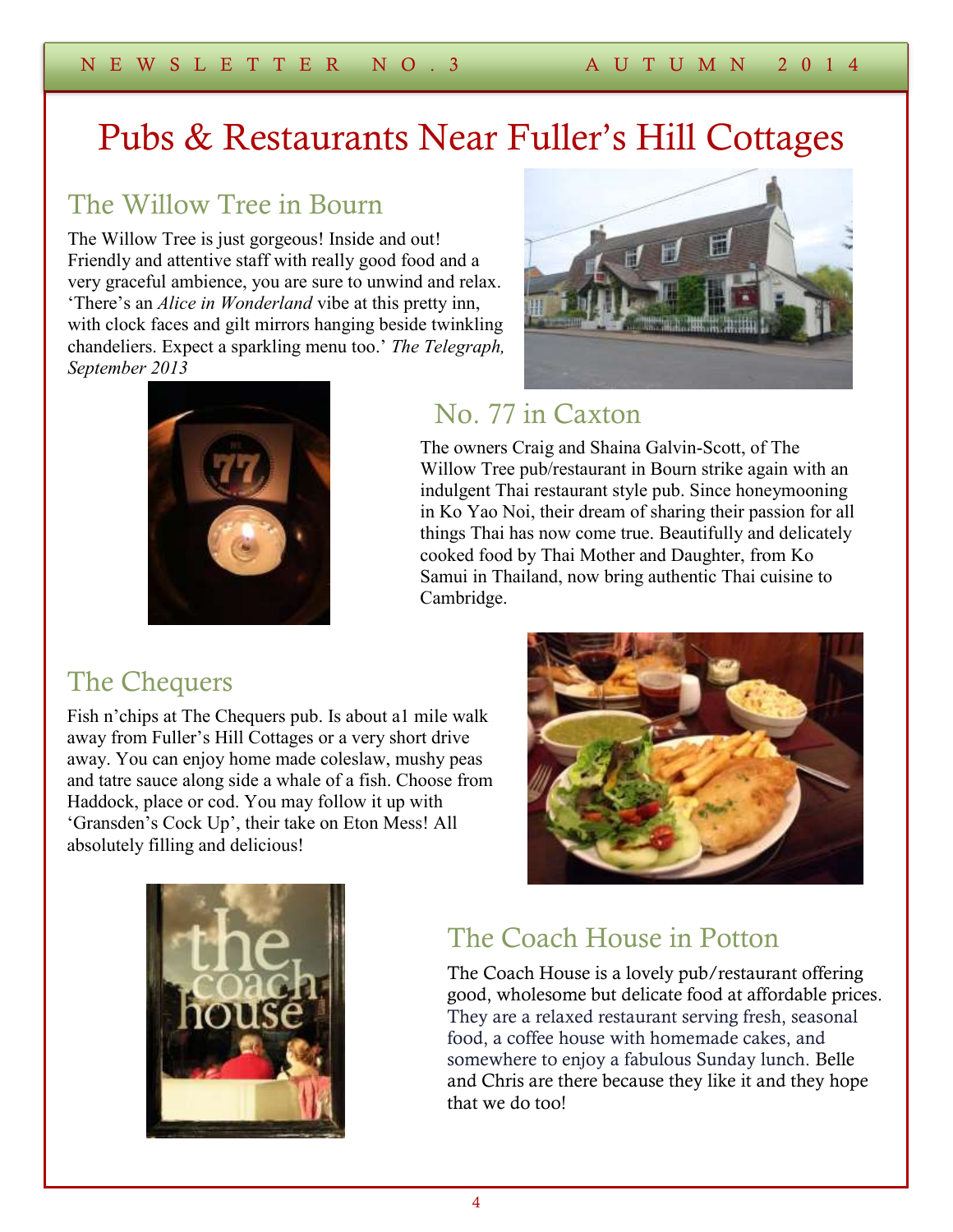## Continued…

#### Midsummer House in Cambridge

For all you foodies out there, The Midsummer House is the only 2 star Michelin star restaurant in East Anglia and has been awarded 5 AA rosettes in the 2014 AA Guide. Featuring Daniel Clifford as their resident Head Chef, he has been cooking there since 1998 and has a modern-focus, which is underpinned by classical French technique.

#### Thanh Binl

Thanh Binh is a the staff are very



relaxing and unassuming atmosphere which is perfect for a cool summers evening or a cosy winter night.



vith North he Sahara desert riendly team of ue dining

experience. Bedouin is the perfect venue for all types of special occassions.

### The Galleria on Magdalene Bridge

With it's modern fusion menu, & comprehensive wine list, The Galleria Restaurant is an independent restaurant located at the foot of Magdalene Bridge in Cambridge City overlooking St John's & Magdalene colleges. Known as a Cambridge institution, the Galleria Restaurant in Cambridge is a firm favourite amongst both town & gown and a must visit in the historic city.